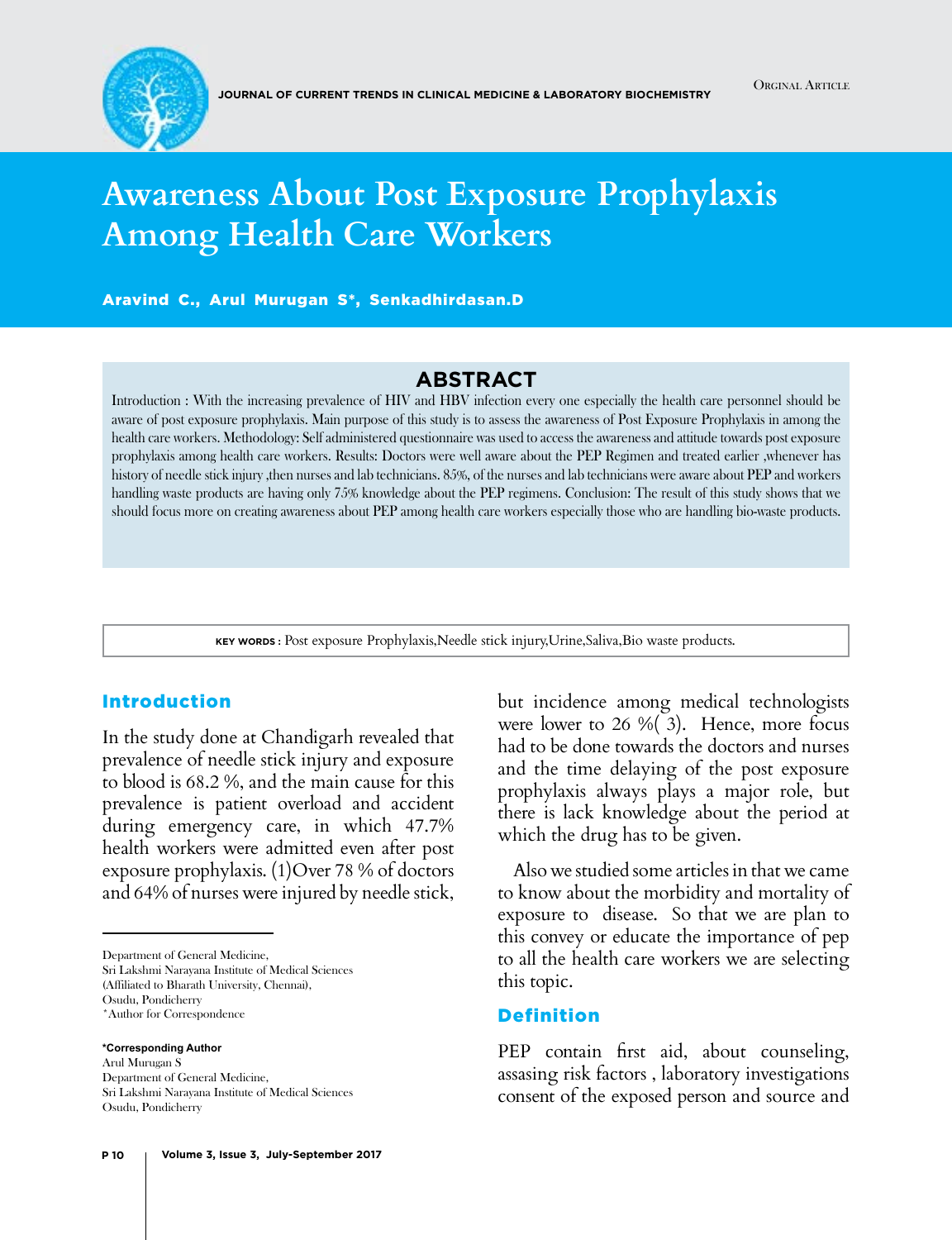following the risk assessment, provide of short term of drugs for as per regmine , along with follow-up evaluation. Organism commonly affecting Health workers:

Post exposure prophylaxis (PEP)is effective in preventing illness after potential or documented exposure to a varity of microbial pathogens and in reducing the risk of secondary spread of infection. Guidelines have been published by the centers for disease control and prevention and advisory committee on immunization practices for proper use of PEP for blood borne pathogens, for microorganism transmitted by either airborne or droplet spread or through direct contact, and for infections acquired after traumatic injuries.(4)

Depending on the type of exposure, different forms of PEP are available, including vaccines, immune globulins, antibiotics, and antiviral medications.Physicians should assess a patient's potential need for PEP based on several factors, including the type of exposure, the timing and severity of illness in the source patient, the exposed person's susceptibility to infectious diseases of conern, and the relative risks and benefits of the PEP regimen in an individual situation. (5)

# **Objectives**

- 1. To know the awareness about PEP in health care workers
- 2. Attitude towards PEP among health care workers,
- 3. To assess the knowledge of PEP among health care workers
- 4 In the study to known the awareness about PEP programs among health care workers.
- 5. And also to assess usage of PEP among health care workers.

# **HBV**

According to a study, 91.6% were aware of the HBV vaccine, but only 47.7% were vaccinated, and 48% had needle stick injury. (4). this shows that there is carelessness and knowledge about the consequence and complication of the disease; hence an educational programme had to be done to educate the health workers.

Percentage of risk factors in corresponds to Anti-Hbs titer in HCWs

| $\leq 10$ mIU/mL | $17\%$ |
|------------------|--------|
| $11-500$ mIU/mL  | $10\%$ |
| 501-1000mIU/mL   | 52%    |

## **HIV**

- 1. It is a RNA virus causes AIDS. It is actively inthe T lymphocytes
- 2. 20-49years age most commenly affected Incubation period few monthsto 10 year
- 3. Hiv antibody take 2-12weeks to apper in the blood(window period)

| Type of contact                                 | % Risk factor |
|-------------------------------------------------|---------------|
| Deep injury                                     | 15            |
| Viable blood on device                          | 6.2           |
| Procedure involving<br>needle in artery or vein | 4.3           |
| Terminal illness in<br>source patients          | 5.6 $(8)$     |

## RABIES

Rabies is a zoonotic disease caused by RNA virus in family of Rhabdoviridae.

Rabis means hydrophobia

Mainly spread through cats, dogs, jackals, wolves.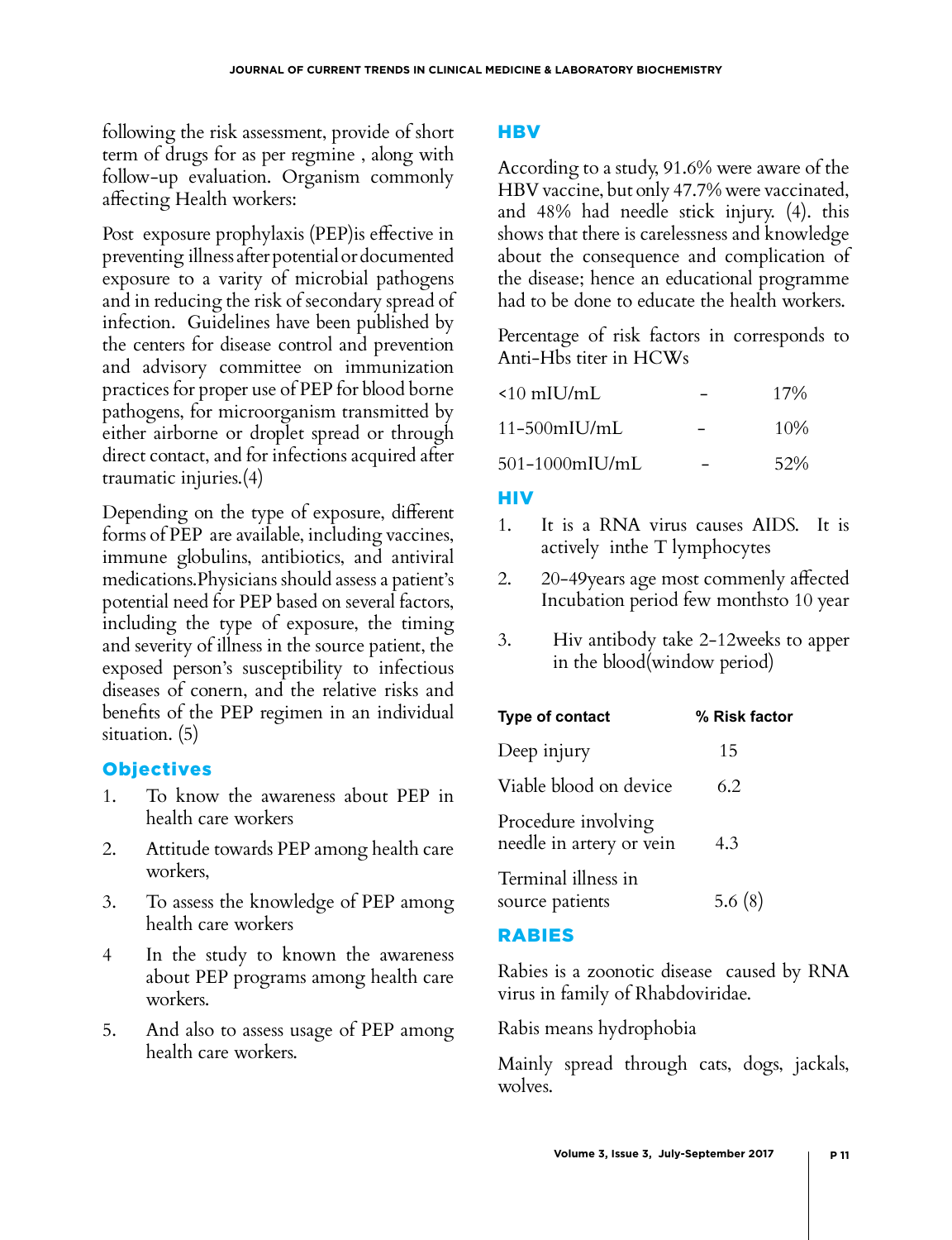Incubaion period1-3 month

Spread to peripheral to central nervous system

Symptoms- They present with prodrmal symptomfor 2-3 days, Aerophobia, spasm of neck and pharynx, lacrimation, salivation, increased respiration. (7)

## Mode Of Transmission

- 1. Bite of infected animals
- 2. Infected material of affected individual
- 3. Inhalation of virus containing aerosols
- 4. Ingestion of raw meat of affected animals

#### Treatment

Bites or scratch from suspected animal

Contamination of mucous membrane

Open wound with saliva or CNS tissue from Suspected rapid animal

# Influenza Virus It causes influenza, Mode of transmission:

It usually spread through the air from coughs or sneezes, this commonly affect individuals who are at short distance to patients. It also spread by touching. It result in about 2, 50,000 to 5, 00,000 deaths every year (8)

## Post exposure prophylaxis

Tamiflu used as post exposure prophylaxis helped reduce flu transmission by 92 % adults and adolescent patients.

If not vaccinated if patient is able to start prophylaxis within 48 hrs then oseltamivir can be given 36 hrs then Zanamivir

## Methodology

Self administered questionnaire was used to access the awareness and attitude towards post exposure prophylaxis among health care

workers

In that we are giving 12 questions which mainly focused towards previous experience of post exposure prophylaxis and current knowledge and awarness about post exposure prophylaxis.

In the proforma we are not mentioning names only age, sex and category were mentioned.

In that health care workers are grouped into 3 categories.

- 1. Doctors
- 2. Nurses and Lab technicians
- 3. Workers handling waste products (housekeeping, ward boys and other segregators.

# Results

Questionaire is conducted from the 1.doctors 2.staff nurses and lab technicians 3.workers handling waste products. A group of 30bpeople were selected from each above mentioned groups and around 12 questions were asked and the net results is doctors were well aware about the PEP Regimen and treated earlier ,whenever has history of needle stick injury ,then nurses and lab technicians were aware about 85%,and workers handling waste products are having only 75% knowledge about the PEP regimens.

# Discussion and Conclusion

To determine the level of awareness and knowledge of HIV postexposure prophylaxis (HIV PEP) and determinants of adequate knowledge among Family Physicians astudy conducted in nigeria ,This was a cross-sectional questionnaire-based survey conducted among 175 Family Physicians at two national conferences. Results were Majority (97.7%) of the respondents was aware of the concept of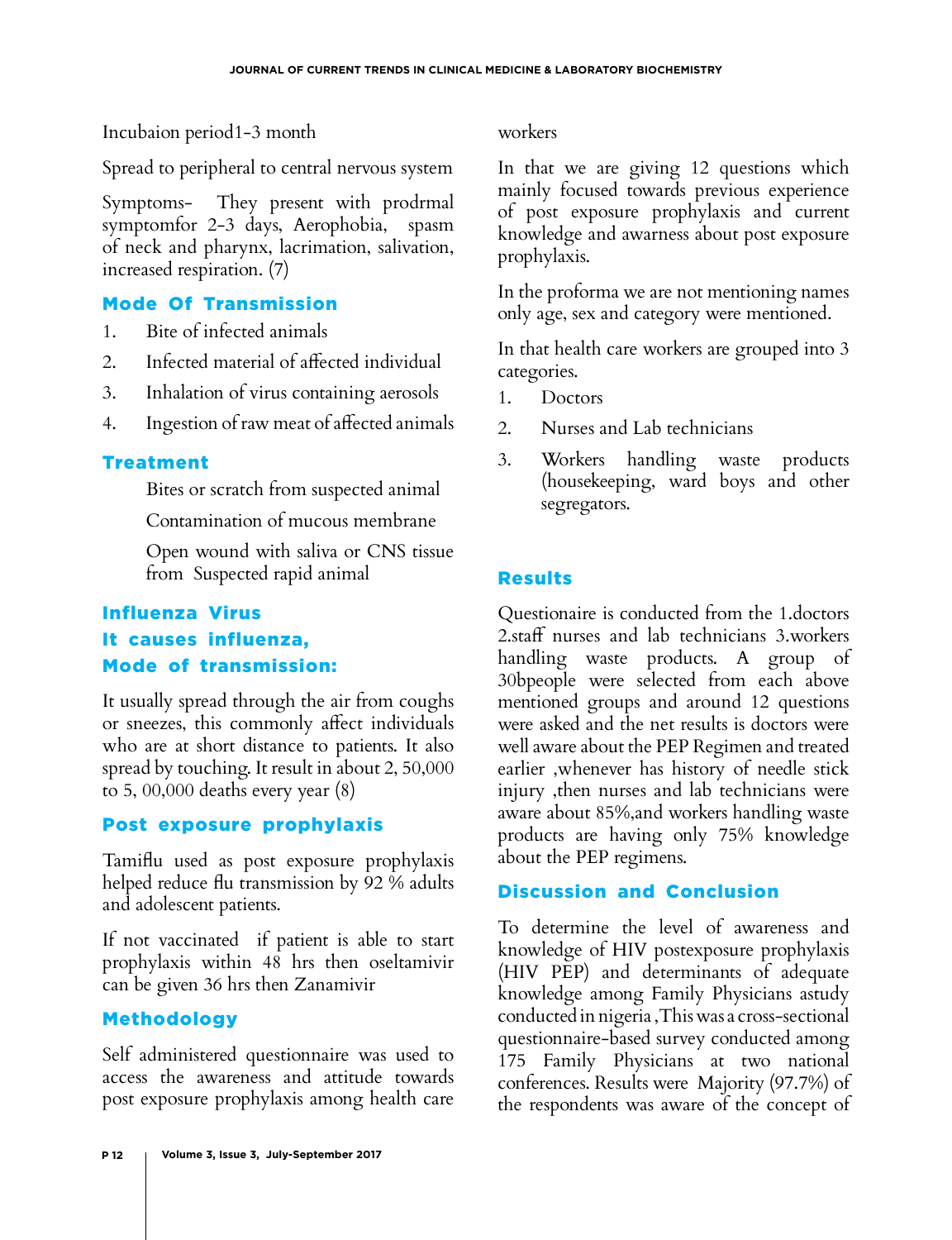HIV PEP and 99.4% believed it was effective in preventing HIV transmission. Over two third of our respondents had been exposed to NSI; however, less than 25% of those exposed received PEP. There was high level of knowledge of the various high-risk body fluids as well as types of high-risk exposures. 93.9% of our respondents knew that HIV PEP should commence within 1 h of exposure, 83.3% knew the correct duration of HIV PEP, but only 57.0% knew the ideal PEP regimen for high-risk exposures. The total mean score for our respondents was 17.8±2.9 with 79.4% having an adequate score. Being a junior doctor and male sex were associated with adequate knowledge. Conclusion: This study shows that despite high levels of awareness and knowledge of HIV PEP, access to its use among family physicians in Nigeria is still sub-optimal.

Then, study conducted in ethiopia concluded as,: In general, findings of the quantitative and qualitative study revealed that the knowledge of health workers about post exposure prophylaxis against HIV is inadequate. Though many of the studied health workers had HIV risk exposure, only few used postexposure prophylaxis. Therefore, establishing a 24 hours accessible formal post-exposure prophylaxis centre with proper guideline is recommended. Health institutions are also advised to raise awareness of their employees on post exposure prophylaxis.

With the HIV/AIDS epidemic spreading, health care providers (HCPs) in China are facing a growing risk of occupational exposure to and infection with HIV. There is a need to describe occupational exposure cases and compliance with postexposure prophylaxis (PEP) guidelines among HCPs. Qualitative in-depth interviews were conducted with 33 HCPs in Yunnan Province, China. Information about occupational exposures the HCPs and their co-workers experienced was collected and analyzed using ATLAS. ti. Most occupational exposure accidents happened during emergencies, when HCPs did not have time to consider self-protection. Exposure to HIV caused exposed HCPs severe adverse psychological pressure, such as stress and anxiety. Compliance with PEP guidelines among participants was poor; barriers to better compliance were identified. This study underscored the importance of institutional support in promoting compliance with PEP guidelines among exposed providers. Further training and emphasis on universal precautions and PEP guidelines may reduce the risk of occupational infections.

In india, questionaires were set up in the form of

- 1. What two first aid procedure should you perform to the needlestick site?
- 2. How soon after a high risk needlestick injury should PEP commence?
- 3. What percentage of needlestick injury cause HIV/HEP B
- 4. Can hiv/hep B Transmited by Skin contact/Urine/Saliva
- 5. Is HIV can spread by mosquitoes /from contaminated water/food prepared by them
- 6. Is PEP regimen required for intact skin contact?
- 7. Can PEP regimen be given during pregnancy/lactation?
- 8. Have you attended any training about PEP regimen?
- 9. According to you what is the best time to start PEP regimen following exposure?
- 10. Is opportunistic infection common in HIV?
- 11. What is the maximum delay to take PEP regimen?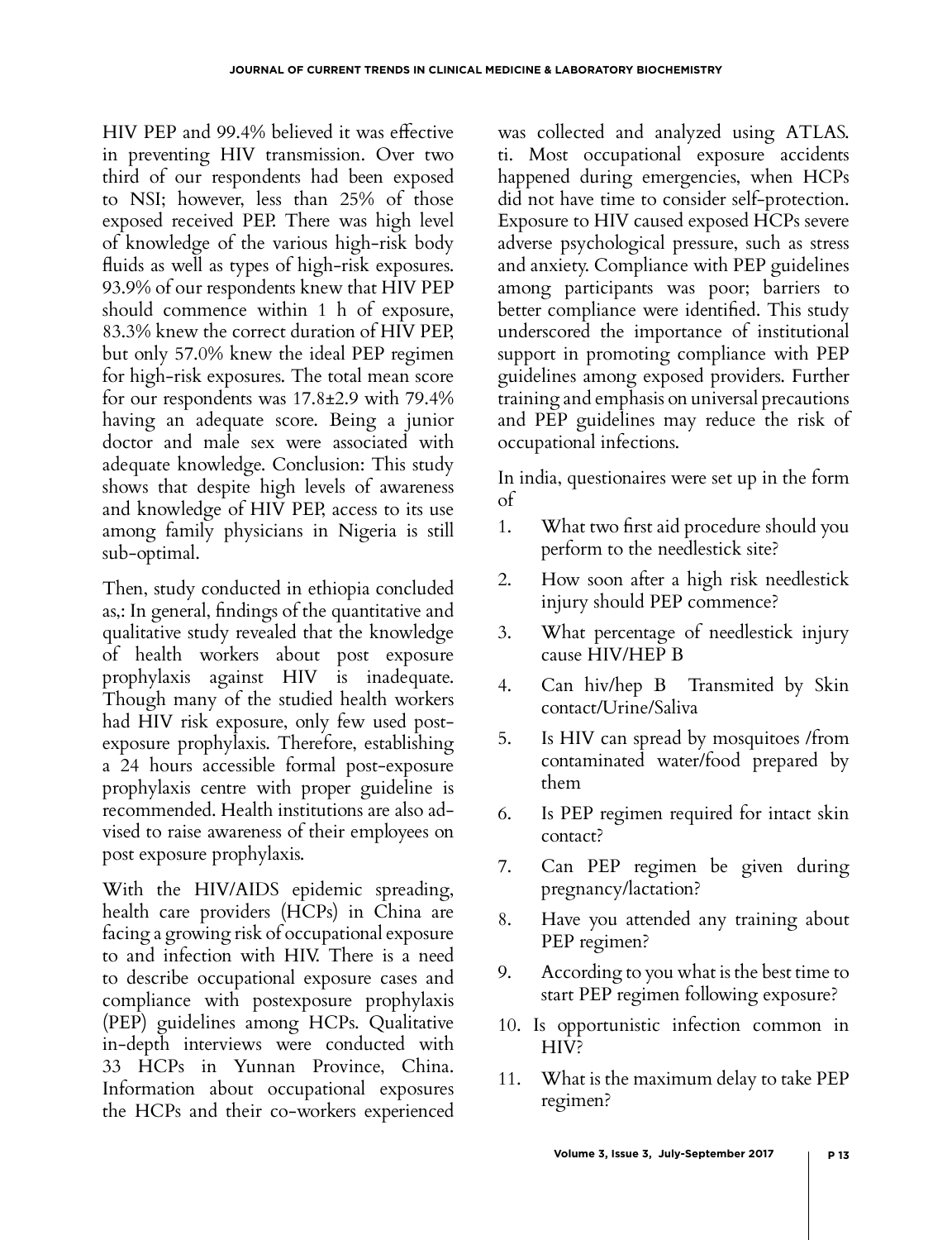#### 12. Could we prevent hiv /hep b transmission?

Nearly 99.9% physicians were well trained with pep regimen and its significance.paramedical staffs are also knowledgeable regarding pep regimen about needle stick injuries. Others, like housekeepings, ward boys have to be trained for pep regimens ,to prevent from occupational transmission of these infectious diseases.

#### Conclusion



Completed questionnaire were obtained from 30 doctors, 30 paramedical workers like staff nurse and lab technicians, 30 housekeeping, ward boys and other segregators. About 100 % of doctors were aware about the PEP REGIMEN and its safety to prevent disease and about 85% of paramedical staffs were knowledgeable about PEP regimen, and around 75% housekeeping,ward boys and others were aware about the PEP regimen.

#### References

- New Delhi: Department of AIDS Control, National AIDS Control Organisation, Ministry of Health and Family Welfare, Government of India; 2012. Current Epidemiological Situation of HIV/ AIDS. Annual Report, 2012-13.
- 2. Updated U.S. Public Health Service Guidelines for the Management of Occupational Exposures to HIV and Recommendations for Postexposure Prophylaxis. Prepared by the U.S. Public Health Service Working Group David T. Kuhar, David K. Henderson, Kimberly A. Struble, Walid Heneine, Vasavi Thomas, Laura W. Cheever, Ahmed Gomaa, Adelisa L. Panlilio.
- 3. Management of Occupational exposure including Post exposure prophylaxis for HIV. New Delhi: NACO, Ministry of Health and Family Welfare, Government of India; 2009. National AIDS Control Organization.
- 4. Sharma A, Marfatiya YA, Ghiya R. Post-exposure prophylaxis for HIV. Indian J Sex Trans Dis and AIDS, 2007; 28: 2.
- 5. Khan AZ, Ducan KM, Escotet X, Miles WEA: do we need to improve awareness about HIV post exposure prophylaxis? Ann R Coll Surg Engl, 2002; 84: 72–73.
- 6. Bosena T, Chernet H. Assessment of HIV exposure prophylaxis among health workers of governmental health institute in Jimma zone, Oromia Region, South West Ethiopia. Ethiop J. Health Sci, 2010; 1: 55–64.
- 7. Mukherjee S, Bhattacharyya A, SharmaSarkar B, Goswami DN, Ghosh S, Samanta A. Knowledge and Practice of Standard Precautions and Awareness Regarding Post-Exposure Prophylaxis for HIV among Interns of a Medical College in West Bengal, India. Oman Med J, 2013; 28(2): 141–145.
- 8. Mathewos B, Birhan W, Kinfe S, Boru M, Tiruneh G, Addis Z, et al. Assessment of knowledge, attitude and practice towards post exposure prophylaxis for HIV among health care workers in Gondar, North West Ethiopia. BMC Public Health, 2013; 13: 508
- 9. Post-exposure prophylaxis to prevent HIV infection: joint WHO/ILO guidelines on postexposure prophylaxis (PEP) to prevent HIV infection. Geneva: World Health Organization; 2007. [18 November 2014]. [http://www.who.int/](http://www.who.int/hiv) [hiv/](http://www.who.int/hiv)pub/guidelines/post-exposureprophylaxis/en.